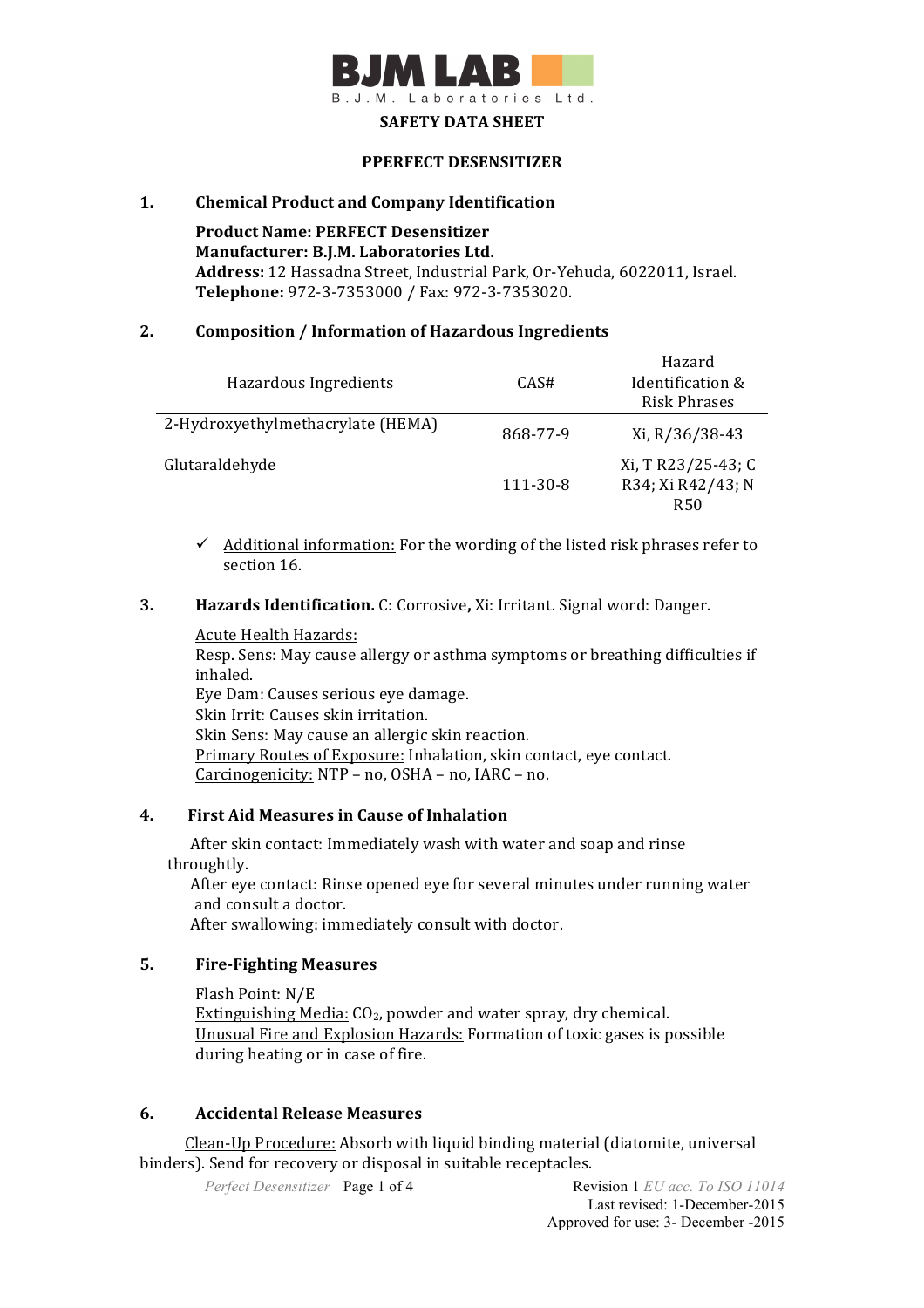

## **7.** Handling and Storage

Handling: Wear protective equipment. Ensure good ventilation/exhaustion at the workplace.

Storage: Keep container tightly closed when not in use.

# **8. Exposure Controls/ Personal Protection**

Respiratory Protection: Avoid inhalation of vapors. Wear protection equipment. Hand and Skin Protection: Avoid skin contact. Keep away from foodstuff and beverages.

## **9. Physical and Chemical Properties**

Appearance: colorless liquid Odor: Aromatic (aldehyde like odor) Boling Point:  $100^{\circ}$ C (212<sup>o</sup>F) Ignition temperature: 230°C (446°F) Solubility in Water: Not miscible or difficult to mix Vapor Density  $(Air = 1)$ :  $N/E$ Vapor Pressure  $(mmHe)$ : 17 mm Hg at  $20^{\circ}$ C – 23 hPa

# **10. Stability and Reactivity**

Stability: This material is stable. Hazardous Reactions: None if handled according to directions Hazardous Polymerization: None. Conditions to Avoid: Heat. Incompatibility: N/E

## **11.** Toxicological Information

Irritation of Skin: Irritant to skin and mucous membranes. On the eye: Strong irritant with the danger of severe eye injury. Allergic Effects: N/A Additional toxicological information: Harmful. Irritant.

## **12. Ecological Information**

Do not discharge into savers or water supplies. Environmental persistence and degradability: No data available. Ecotoxicity: No data available.

Do not allow product to reach ground water, water course or sewage system, even in small quantities.

## **13. Disposal Considerations**

Must not be disposed of together with household garbage. Do not allow product to reach sewage

system. Specific treatment (see on this label).

Dispose of contents/container in accordance with local/regional/national/international regulations.

# **14. Transport Information**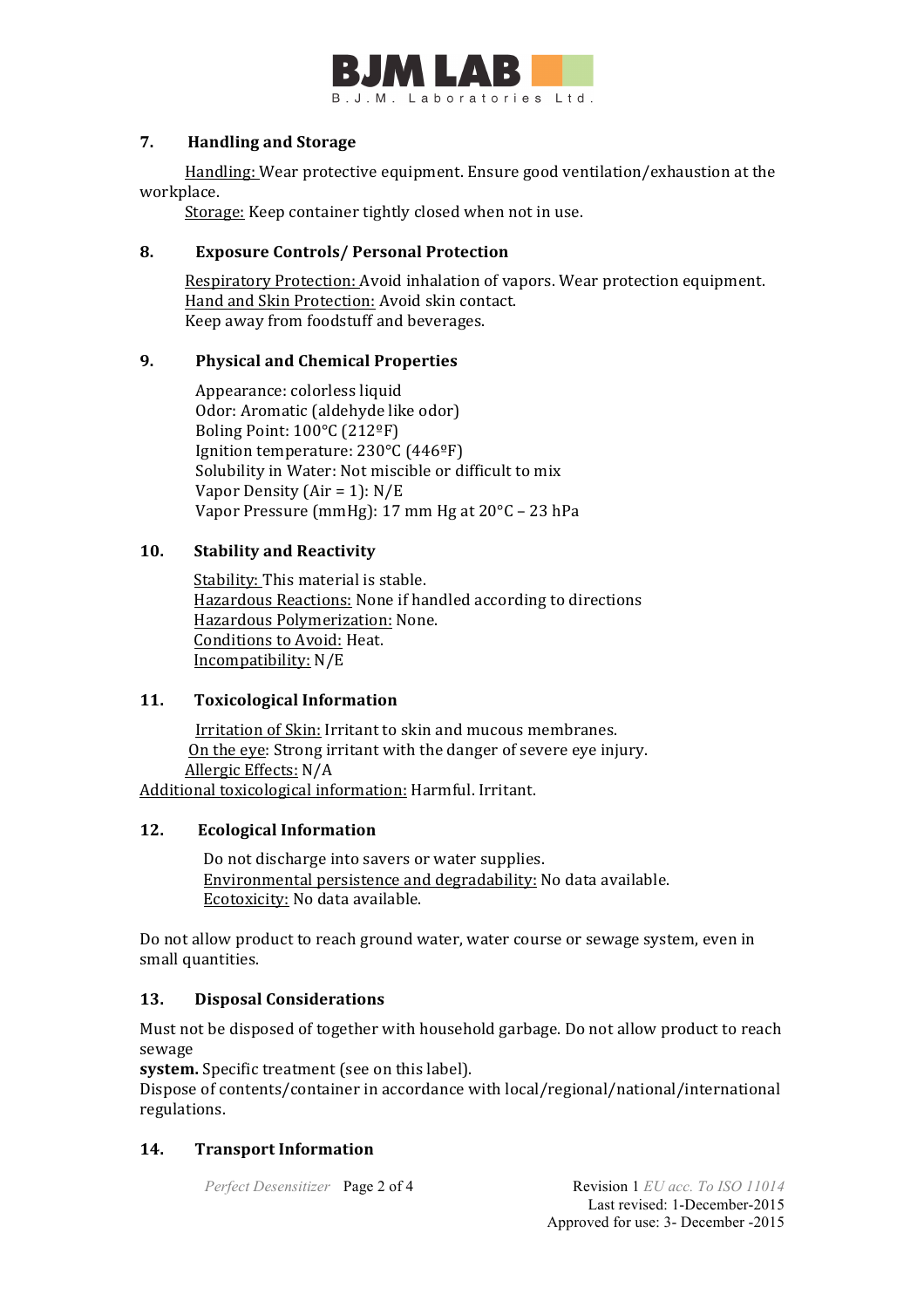

|                        | 5.0.1W. Labolatorics Ltd. |             |
|------------------------|---------------------------|-------------|
| 14.1 Transport at land | ADR                       | <b>RID</b>  |
|                        | UN Number                 | Kemler      |
|                        |                           | Number      |
|                        | Packing Group             |             |
|                        | Proper shipping name      |             |
| 14.2 Transport at sea  | ADNR                      | <b>IMDG</b> |
|                        | UN Number                 |             |
|                        | <b>EMS</b>                | MFAG        |
|                        | Packing Group             |             |
|                        | Proper shipping name      |             |
| 14.3 Air transport     | ICAO / IATA-DGR           |             |
|                        | <b>UN Number</b>          |             |
|                        | Proper shipping name      |             |
|                        | Subsidiary Risk           |             |
|                        | Labels                    |             |
|                        | Packing Group             |             |
|                        |                           |             |

U.S. DOT Shipping Name: Not Regulated U.S. DOT Hazard Class: None Number: None U.S. Dot Packing Group: None Other: Not considered hazardous cargo.

# **15. Regulatory Information**

This product requires classification according to the criteria of EC. The product is a medical device according to the EC-directive 93/42.

15.1 UN Number 15.2 National regulations 15.3 EU number 15.4 Hazard symbols



15.5 Hazard designation C: Corrosive Xi: Irritant.

Signal word: Danger. Contains: 2-hydroxyethyl methacrylate glutaral

15.6 Risk phrases

**R: 36, 37/38, 43** 

T Toxic N Dangerous for the environment  $23/25-34-42/43-50$  Toxic by inhalation and if swallowed. Causes burns. May cause sensitization by inhalation and skin contact. Very toxic to aquatic organisms. 36 Irritating to eyes.

*Perfect Desensitizer* **Page 3 of 4 Revision 1** *EU acc. To ISO 11014* Last revised: 1-December-2015 Approved for use: 3- December -2015